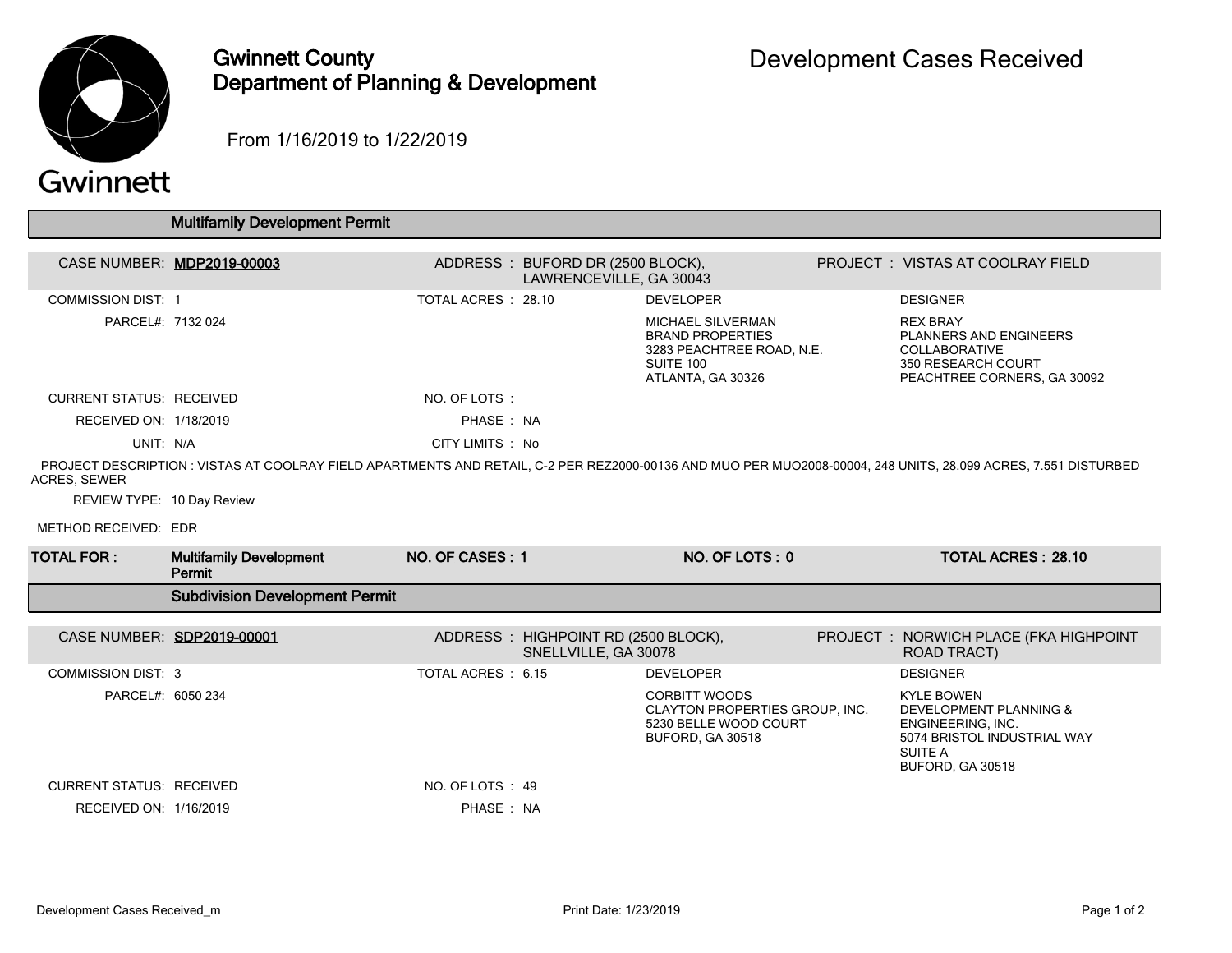## CASE NUMBER: SDP2019-00001 ADDRESS : HIGHPOINT RD (2500 BLOCK), SNELLVILLE, GA 30078

UNIT: N/A CITY LIMITS : No

 PROJECT DESCRIPTION : TOWNHOME SUBDIVISION, R-TH PER RZM2018-00001 AND CIC2018-00017, 49 UNITS, 6.153 ACRES, 5.254 DISTURBED ACRES, 196 NEW PARKING SPACES, SEWER

REVIEW TYPE: 10 Day Review

METHOD RECEIVED: EDR

| CASE NUMBER: SDP2019-00002                                                                                                   |                                          |                     | GA 30548 | ADDRESS : 4278 BRASELTON HWY, HOSCHTON,                                                 |  | <b>PROJECT : BRASELTON HIGHWAY TRACT</b>                                                                                         |  |  |  |  |
|------------------------------------------------------------------------------------------------------------------------------|------------------------------------------|---------------------|----------|-----------------------------------------------------------------------------------------|--|----------------------------------------------------------------------------------------------------------------------------------|--|--|--|--|
| <b>COMMISSION DIST: 3</b>                                                                                                    |                                          | TOTAL ACRES : 28.96 |          | <b>DEVELOPER</b>                                                                        |  | <b>DESIGNER</b>                                                                                                                  |  |  |  |  |
| PARCEL#: 3003 135                                                                                                            |                                          |                     |          | <b>CLINT WALTERS</b><br>SPARTAN INVESTORS, LLC<br>390 BROGDON ROAD<br>SUWANEE, GA 30024 |  | <b>MAGGIE COFER</b><br>DEVELOPMENT PLANNING &<br>ENGINEERING, INC.<br>5074 BRISTOL INDUSTRIAL WAY<br>SUITE A<br>BUFORD, GA 30518 |  |  |  |  |
| <b>CURRENT STATUS: RECEIVED</b>                                                                                              |                                          | NO. OF LOTS : 137   |          |                                                                                         |  |                                                                                                                                  |  |  |  |  |
| RECEIVED ON: 1/16/2019                                                                                                       |                                          | PHASE: NA           |          |                                                                                         |  |                                                                                                                                  |  |  |  |  |
| UNIT: N/A                                                                                                                    |                                          | CITY LIMITS : No    |          |                                                                                         |  |                                                                                                                                  |  |  |  |  |
| PROJECT DESCRIPTION : SINGLE FAMILY SUBDIVISION, TND PER RZR2018-00006, 137 LOTS, 28.955 ACRES, 26.62 DISTURBED ACRES, SEWER |                                          |                     |          |                                                                                         |  |                                                                                                                                  |  |  |  |  |
| REVIEW TYPE: 10 Day Review                                                                                                   |                                          |                     |          |                                                                                         |  |                                                                                                                                  |  |  |  |  |
| METHOD RECEIVED: EDR                                                                                                         |                                          |                     |          |                                                                                         |  |                                                                                                                                  |  |  |  |  |
| TOTAL FOR : I                                                                                                                | <b>Subdivision Development</b><br>Permit | NO. OF CASES: 2     |          | <b>NO. OF LOTS: 186</b>                                                                 |  | <b>TOTAL ACRES: 35.11</b>                                                                                                        |  |  |  |  |
|                                                                                                                              |                                          |                     |          |                                                                                         |  |                                                                                                                                  |  |  |  |  |
| <b>GRAND TOTALS</b>                                                                                                          |                                          | NO. OF CASES: 3     |          | <b>NO. OF LOTS: 186</b>                                                                 |  | <b>TOTAL ACRES: 63.21</b>                                                                                                        |  |  |  |  |